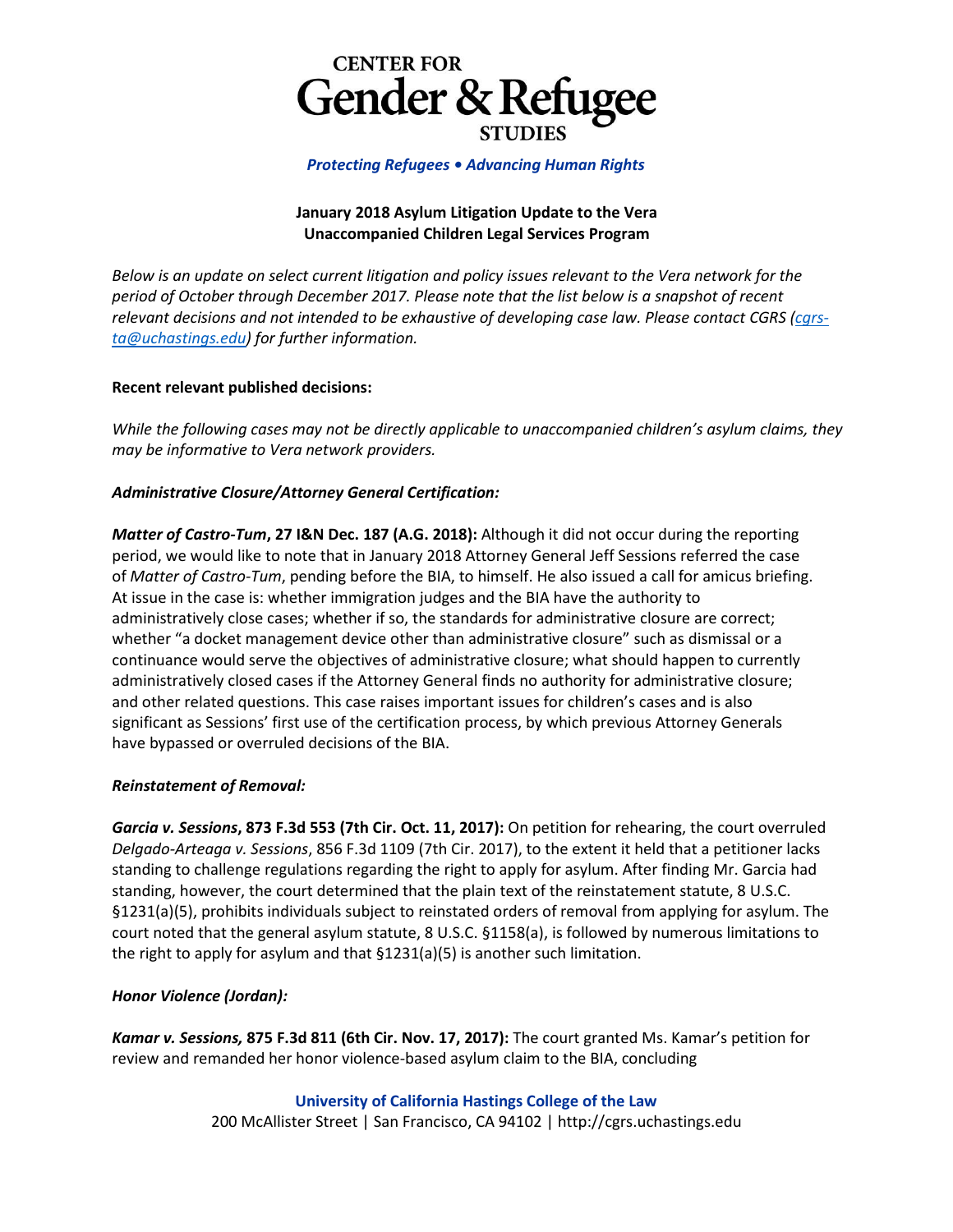that the record overwhelmingly supported the finding that she would be persecuted if returned to her home country of Jordan. The BIA's decision to affirm the immigration judge's denial of asylum noted the Jordanian government's efforts to combat honor crimes, including their practice of placing potential victims in "protective custody." The Sixth Circuit found that country reports in the record established that governors in Jordan routinely abuse the law and use imprisonment to "protect" potential victims of honor crimes, while often greatly reducing perpetrators' sentences. The court cited a Ninth Circuit decision in an analogous case, finding "[t]his observation omits the fact that such protective custody is involuntary, and often involves extended incarceration in jail." *Suradi v. Sessions*, No. 14-71463, 2017 WL 2992234, at \*2 (9th Cir. July 14, 2017).

## *Changed Circumstances/One Year Bar:*

*Zambrano v. Sessions***, 878 F.3d 84 (4th Cir. Dec. 5, 2017):** The court joined the Second, Sixth, and Ninth Circuits in holding that new facts providing additional support for a pre-existing but un-asserted asylum claim can constitute a changed circumstance to overcome the one-year filing deadline for asylum applications. The court noted that changed circumstances may include an escalation of an existing threat of persecution or new incidents of persecution of the same kind suffered by the applicant in the past. In this case, a member of the Honduran army fled to the United States in 2011 to escape 18th Street gang members. After U.S. immigration authorities apprehended him in 2014, he applied for asylum based on new assaults against his family by gang members who learned about his potential removal to Honduras.

## **Unpublished decisions:**

*While the following case is not binding precedent, the decision may shed light on successful or unsuccessful legal arguments relevant to Vera network providers.*

# *Particular Social Group (Mexico):*

*Peralta-Reyes v. Sessions,* **No. 15-71189, 702 Fed.Appx. 625 (9th Cir. Nov. 17, 2017):** The Ninth Circuit denied withholding of removal to a Mexican man who had based his claim on his well-founded fear of persecution due to his membership in a particular social group of "Americanized Mexicans" or "pochos." The court rejected the social group based on *Ramirez- Munoz v. Lynch*, 816 F.3d 1226, 1228–29 (9th Cir. 2016) (denying withholding of removal because petitioners' proposed group, "imputed wealthy Americans," was not cognizable as a particular social group) and *Delgado-Ortiz v. Holder*, 600 F.3d 1148, 1151–52 (9th Cir. 2010) (denying withholding of removal because "[p]etitioners' proposed social group, 'returning Mexicans from the United States,' ... is too broad to qualify as a cognizable social group").

### **Other litigation updates:**

# *Administrative Closure/Attorney General Certification:*

*Matter of Castro-Tum***, 27 I&N Dec. 187 (A.G. 2018):** Although it did not occur during the reporting period, we would like to note that in January 2018 Attorney General Jeff Session referred the case of *Matter of Castro-Tum*, pending before the BIA, to himself. He also issued a call for amicus briefing. At issue in the case is: whether immigration judges and the BIA have the authority to administratively close cases; whether if so, the standards for administrative closure are correct; whether "a docket management device other than administrative closure" such as dismissal or a